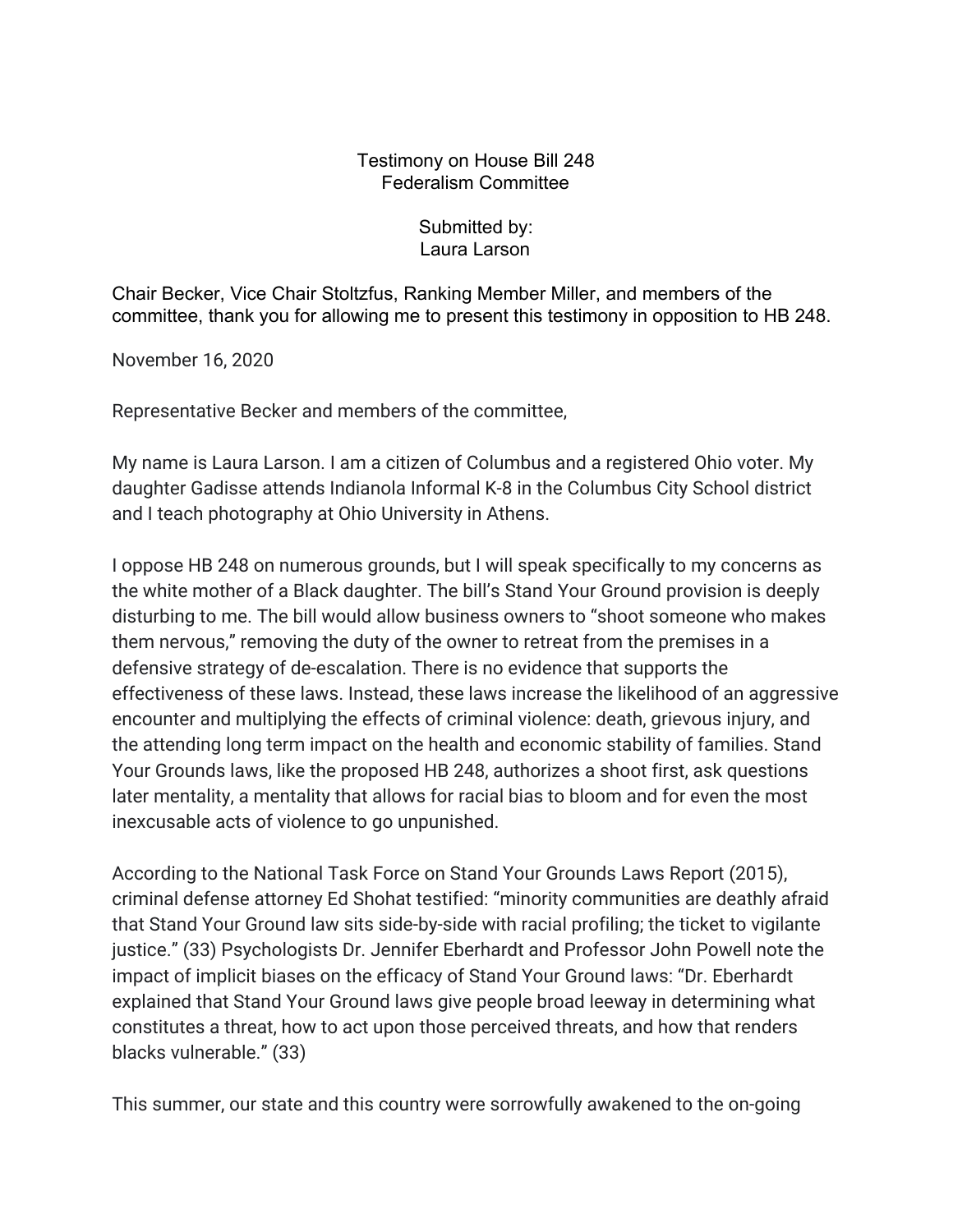epidemic of violence targeting Black citizens. Stand Your Ground Laws disproportionately impact communities of color. The scale of this health crisis will only increase with the passage of HB 248. The bill puts my beautiful and brilliant daughter at a higher risk to become the victim of racially motivated acts of violence. Will my daughter's dreadlocks make a business owner nervous? What if she's cold and has her hood up over her head? I do what I can to keep her safe and to prepare her for the realities of growing up in our society. It's a heartbreaking and enraging part of being a parent. I can't eradicate the racial bias and outright racism that she encounters on a daily basis, but I can speak up against legislation that harms Black citizens and communities. To move forward with a commitment to true freedom for all Ohioans, please vote against HB 248.

Thank you for your consideration.

Laura Larson